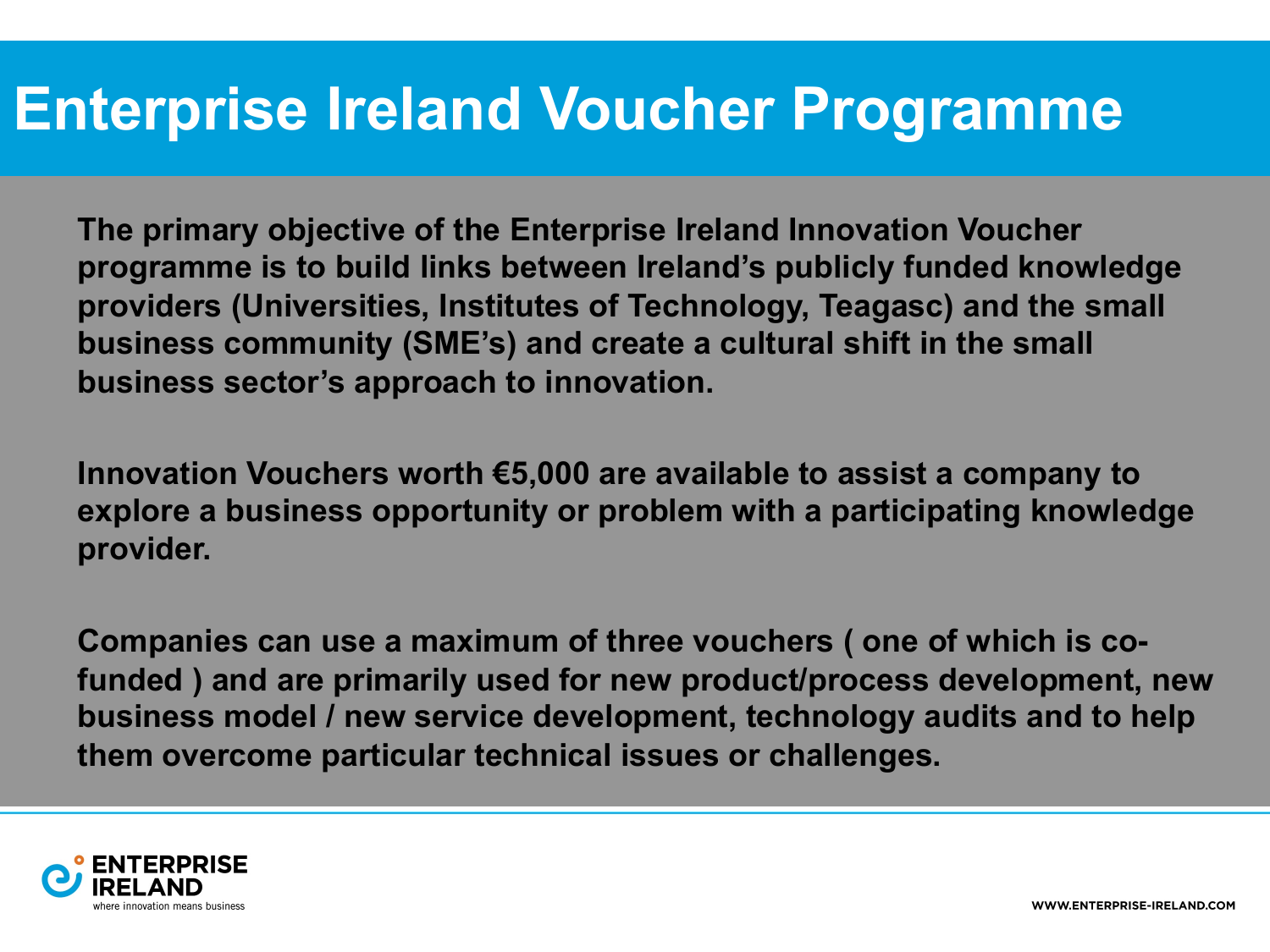### **Programme Impact – External evaluation for the years 2014 – 2016.**

- Increase in company turnover of  $\epsilon$ 11.83 per  $\epsilon$ 1.00 of Enterprise Ireland investment
- 82% of companies surveyed said they would be willing to participate in an Innovation Voucher Project in the future
- 97% willing to recommend the Programme to other businesses.
- Strong Regional Impact ~70% of vouchers awarded to companies outside of Dublin

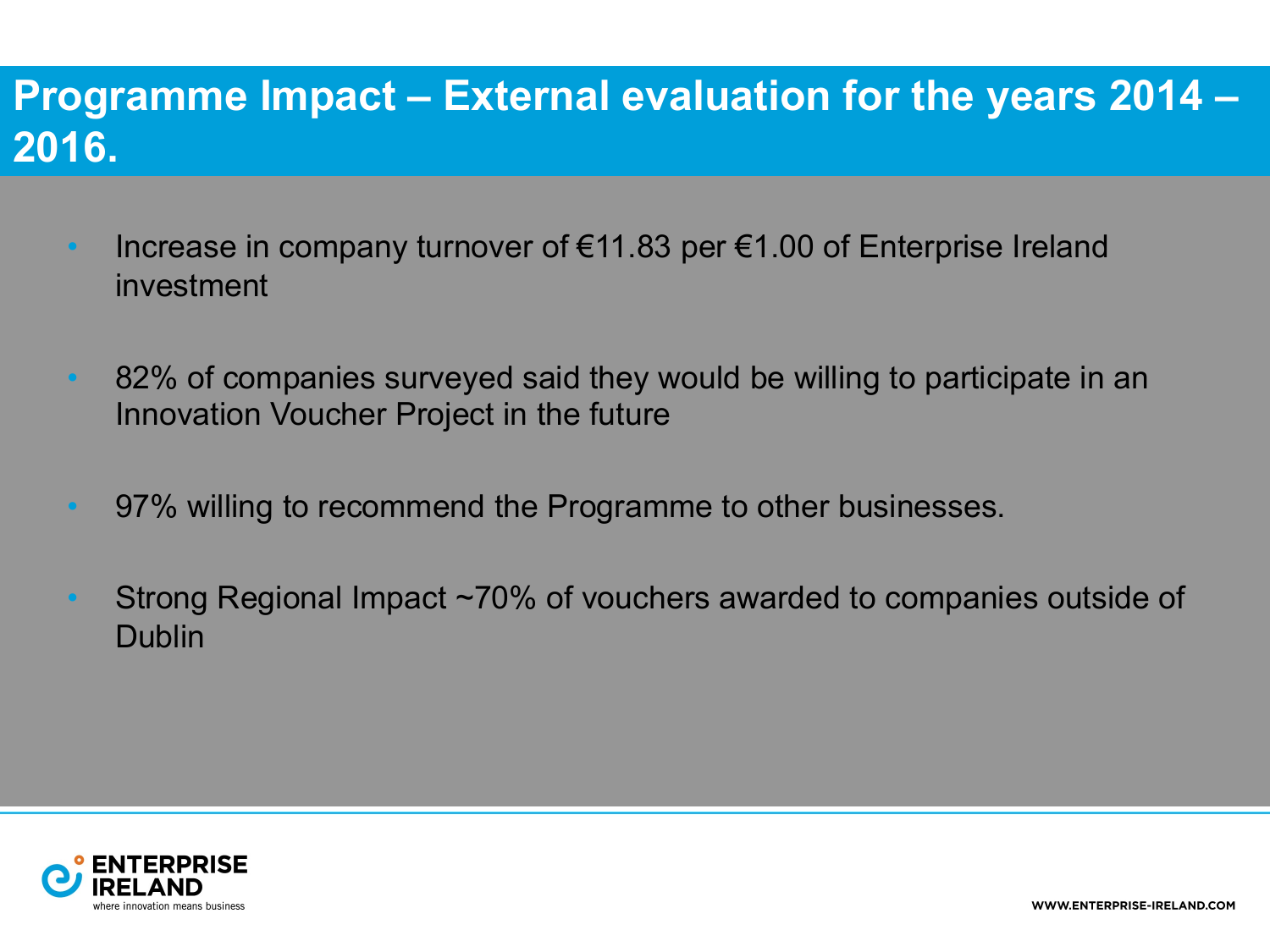# **Who can apply ?**

- **The Innovation Vouchers initiative is open to all Irish SME's (limited companies) registered with the CRO office in Dublin. Applications are not restricted to clients of Enterprise Ireland.**
- ( *A small and medium-sized enterprise is defined as a company or (if part of a group) a group of companies where the total number of full-time employees in the company (or the entire group) is less than 250 and has an annual turnover total not exceeding €50m and/or an annual Balance Sheet total not exceeding €43m)*

#### • **Exclusions**

- Enterprises in the agricultural sector are excluded in line with State aid guidelines.
- *Companies with charitable status, commercial semi-state companies, "not for profit" organisations, trade associations, company representation bodies such as Chambers of Commerce, Sports Bodies & Associations, Sports Clubs and other non-commercial bodies or associations are not eligible to participate in the innovation voucher initiative.*



•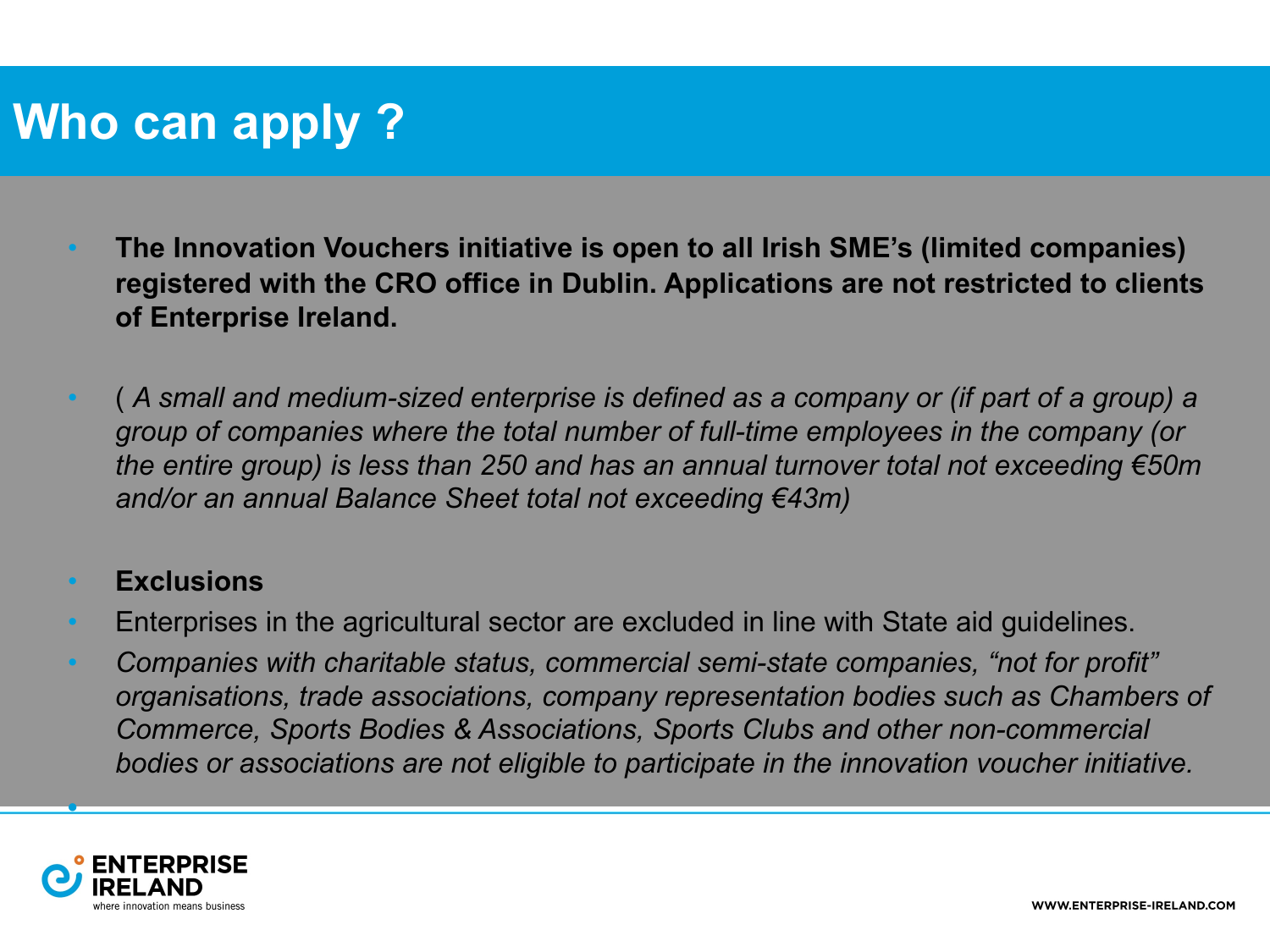## **Completing the standard 5k voucher application**

- **Company Profile**
- **The Innovative Idea – Product / Process / Service**
- **The Issue/Problem – Why Do You Need a Knowledge Provider**
- **The Deliverables**
- **How the Innovative Idea Helps the Company**
- *The deliverables must be confirmed by the Knowledge Provider for the co-funded voucher*

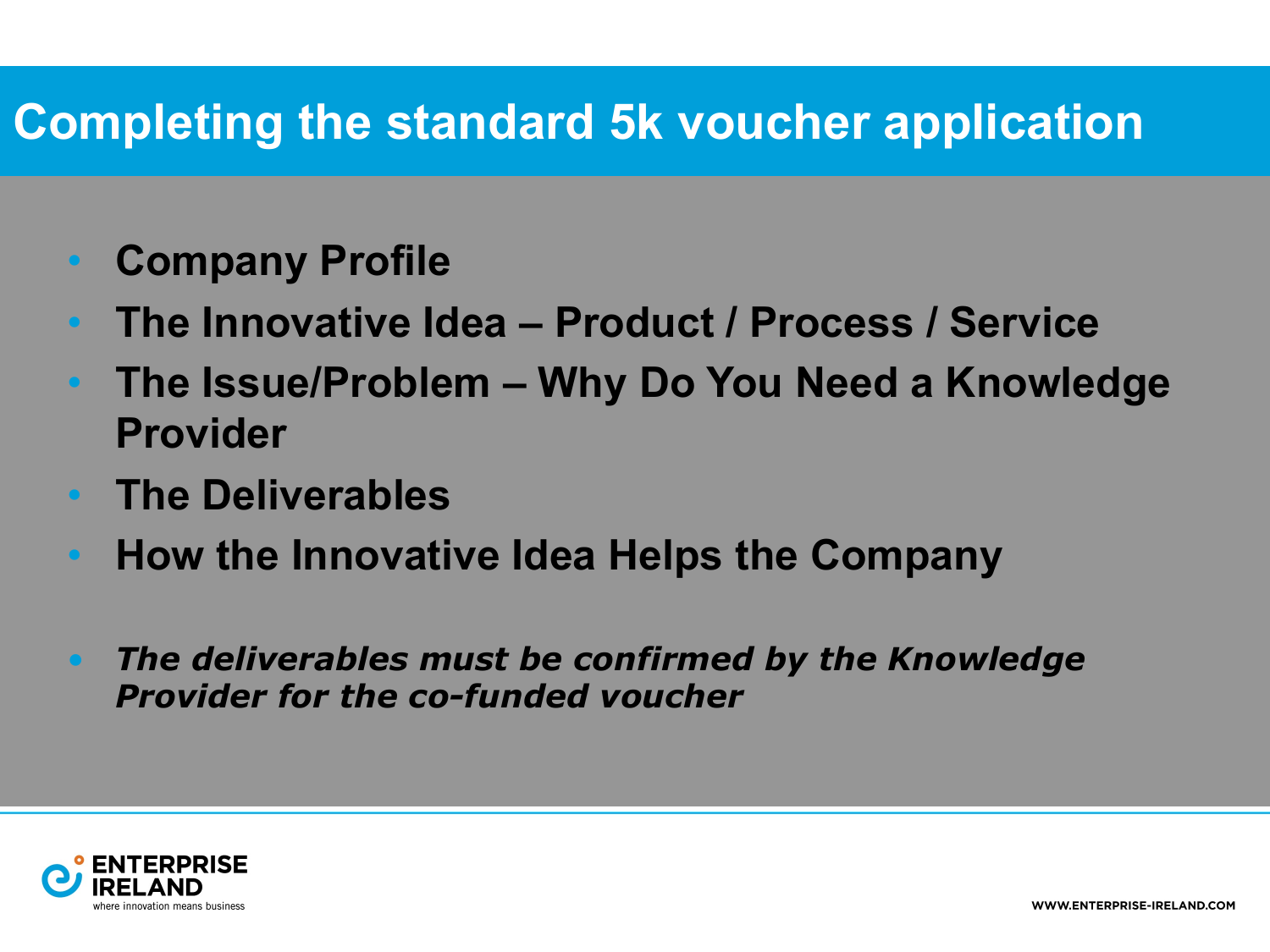## **Applying for a v[oucher in 2021](https://eur03.safelinks.protection.outlook.com/?url=http%3A%2F%2Fwww.innovationvouchers.ie&data=02%7C01%7Cinnovationvouchers%40enterprise-ireland.com%7C08a6738f2b324b18a60408d731e0df08%7Cbdd3e620ccf34ac6a8070501d2cb25c4%7C0%7C0%7C637032714215766781&sdata=gI1qBlMWOHsT9nyEmT%2Ben7U5iCMF4uY4kUYM1ihTN5E%3D&reserved=0)**

- You can apply for a Standard 5k or 50-50 co-fund *voucher at anytime.*
- **All applications must be made via our Enterprise Ireland online applications system and the link is available at www.innovationvouchers.ie**